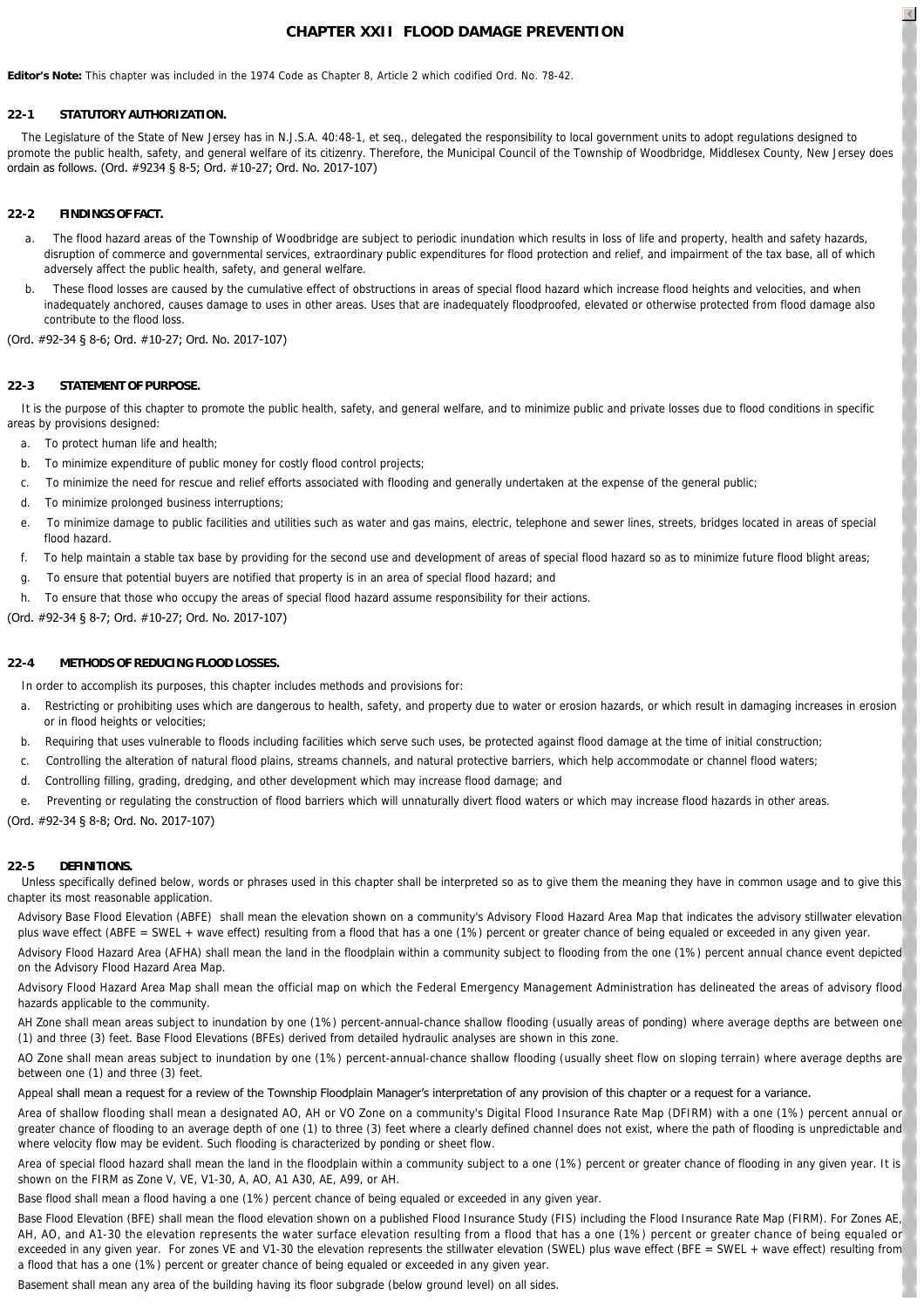*Best Available Flood Hazard Data* shall mean the most recent available flood risk guidance FEMA has provided. The Best Available Flood Hazard Data may be depicted on but not limited to Advisory Flood Hazard Area Maps, Work Maps or Preliminary FIS and FIRM.

*Best Available Flood Hazard Data Elevation* shall mean the most recent available flood elevation FEMA has provided. The Best Available Flood Hazard Data Elevation may be depicted on an Advisory Flood Hazard Area Map; Work Map; or Preliminary FIS and FIRM.

*Breakaway wall* shall mean a wall that is not part of the structural support of the building and is intended through its design and construction to collapse under specific lateral loading forces without causing damage to the elevated portion of the building or supporting foundation system.

*Coastal A Zone* shall mean the portion of the Special Flood Hazard Area (SFHA) starting from a Velocity (V) Zone and extending up to the landward Limit of the Moderate Wave Action delineation. Where no V Zone is mapped the Coastal A Zone is the portion between the open coast and the landward Limit of the Moderate Wave Action delineation. Coastal A Zones may be subject to wave effects, velocity flows, erosion, scour, or a combination of these forces. Construction and development in Coastal A Zones is to be regulated the same as V Zones/Coastal High Hazard Areas.

*Coastal high hazard area* shall mean an area of special flood hazard extending from offshore to the inland limit of a primary frontal dune along an open coast and any other area subject to high velocity wave action from storms or seismic sources.

Development shall mean any manmade change to improved or unimproved real estate, including, but not limited to, buildings or other structures, mining, dredging, filling, grading, paving, excavation or drilling operations, or storage of equipment or materials located within the area of special flood hazard.

*Digital Flood Insurance Rate Map (DFIRM)* shall mean the official map on which the Federal Insurance Administration has delineated both the areas of special flood hazards and the risk premium zones applicable to the community.

*Elevated building* shall mean a nonbasement building (i) built in the case of a building in an area of special flood hazard to have the top of the elevated floor or in the case of a building in a coastal high hazard area or Coastal A Zone to have the bottom of the lowest horizontal structural member of the elevated floor elevated above the base flood elevation plus free board by means of pilings, columns (posts and piers), or shear walls parallel to the flow of the water, and (ii) adequately anchored so as not to impair the structural integrity of the building during a flood up to the magnitude of the base flood. In an area of special flood hazard "elevated building" also includes a building elevated by means of fill or solid foundation perimeter walls with openings sufficient to facilitate the unimpeded movement of floodwaters. In areas of coastal high hazard or Coastal A Zone "elevated buildings" also includes a building otherwise meeting the definition of "elevated building" even though the lower area is enclosed by means of breakaway walls.

*Erosion* shall mean the process of the gradual wearing away of land masses.

Existing Manufactured Home Park or Subdivision shall mean manufactured home park or subdivision for which the construction of facilities for servicing the lots on which the manufactured homes are to be affixed (including, at a minimum, the installation of utilities, the construction of streets, and either final site grading or the pouring of concrete pads) is completed before the effective date of the floodplain management regulations adopted by a community.

*Flood or flooding* shall mean a general and temporary condition of partial or complete inundation of normally dry land areas from:

- a. The overflow of inland or tidal waters and/or
- b. The unusual and rapid accumulation or runoff of surface waters from any source.

*Flood Insurance Study (FIS)* shall mean the official report provided in which the Federal Insurance Administration has provided flood profiles, as well as the Flood Insurance Rate Map(s) and the water surface elevation of the base flood.

*Floodplain management regulations* shall mean zoning ordinances, subdivision regulations, building codes, health regulations, special purpose ordinances (such as a floodplain ordinance, grading ordinance and erosion control ordinance) and other applications of police power. The term describes such State or local regulations, in any combination thereof, which provide standards for the purpose of flood damage prevention and reduction.

*Floodproofing* shall mean any combination of structural and nonstructural additions, changes, or adjustments to structures which reduce or eliminate flood damage to real estate or improved real property, water and sanitary facilities, structures and their contents.

*Floodway* shall mean the channel of a river or other watercourse and the adjacent land areas that must be reserved in order to discharge the base flood without cumulatively increasing the water surface elevation more than two tenths (0.2) foot.

*Freeboard* shall mean factor of safety usually expressed in feet above a flood level for purposes of flood plain management. "Freeboard" tends to compensate for the many unknown factors that could contribute to flood heights greater than the height calculated for a selected size flood and floodway conditions, such as wave action, bridge openings, and the hydrological effect of urbanization of the watershed.

*Highest adjacent grade* shall mean the highest natural elevation of the ground surface prior to construction next to the proposed or existing walls of a structure.

*Historic structure* shall mean any structure that is:

- a. Listed individually in the National Register of Historic Places (a listing maintained by the Department of the Interior) or preliminarily determined by the Secretary of the Interior as meeting the requirements for individual listing on the National Register;
- b. Certified or preliminarily determined by the Secretary of the Interior as contributing to the historical significance of a registered historic district preliminarily determined by the Secretary to qualify as a registered historic district;
- c. Individually listed in a state inventory of historic places in states with historic preservation programs which have been approved by the Secretary of the Interior; or
- d. Individually listed on a local inventory of historic places in communities with historic preservation programs that have been certified either:
	- 1. By an approved State program as determined by the Secretary of the Interior; or
	- 2. Directly by the Secretary of the Interior in states without approved programs.

*Limit of Moderate Wave Action (LiMWA)* shall mean the inland limit of the area affected by waves greater than 1.5 feet during the Base Flood. Base Flood conditions between the V Zone and the LiMWA will be similar to, but less severe than those in the V Zone.

Lowest floor shall mean the lowest floor of the lowest enclosed area (including basement). An unfinished or flood resistant enclosure, usable solely for the parking of vehicles, building access or storage in an area other than a basement is not considered a building's lowest floor provided that such enclosure is not built so to render the structure in violation of other applicable nonelevation design requirements of 44 CFR Section 60.3.

*Manufactured home* shall mean a structure, transportable in one (1) or more sections, which is built on a permanent chassis and is designed for use with or without a permanent foundation when attached to the required utilities. The term "manufactured home" does not include a "recreation vehicle."

Manufactured home park or manufactured home subdivision shall mean a parcel (or contiguous parcels) of land divided into two (2) or more manufactured home lots for rent or sale.

*New construction* shall mean structures for which the start of construction commenced on or after the effective date of a floodplain regulation adopted by a community and includes any subsequent improvements to such structures.

*New manufactured home park or subdivision* shall mean a manufactured home park or subdivision for which the construction of facilities for servicing the lots on which the manufactured homes are to be affixed (including at a minimum, the installation of utilities, the construction of streets, and either final site grading or the pouring of concrete pads) is completed on or after the effective date of the floodplain management regulations adopted by the municipality.

Primary frontal dune shall mean a continuous or nearly continuous mound or ridge of sand with relatively steep seaward and landward slopes immediately landward and adjacent to the beach and subject to erosion and overtopping from high tides and waves from coastal storms. The inland limit of the primary frontal dune occurs at the point where there is a distinct change from the relatively steep slope to a relatively mild slope.

*Recreational vehicle* shall mean a vehicle which is (i) built on a single chassis; (ii) four hundred (400) square feet or less when measured at the longest horizontal projections; (iii) designed to be self-propelled or permanently towable by a light duty truck; and (iv) designed primarily not for use as a permanent dwelling but as temporary living quarters for recreational, camping, travel, or seasonal use.

*Sand dunes* shall mean naturally occurring or man-made accumulations of sand in ridges or mounds landward of the beach.

*Start of construction* (for other than new construction or substantial improvements under the Coastal Barrier Resources Act (P.L No. 97-348) includes substantial improvements and means the date the building permit was issued, provided the actual start of the construction, repair, reconstruction, rehabilitation, addition, placement,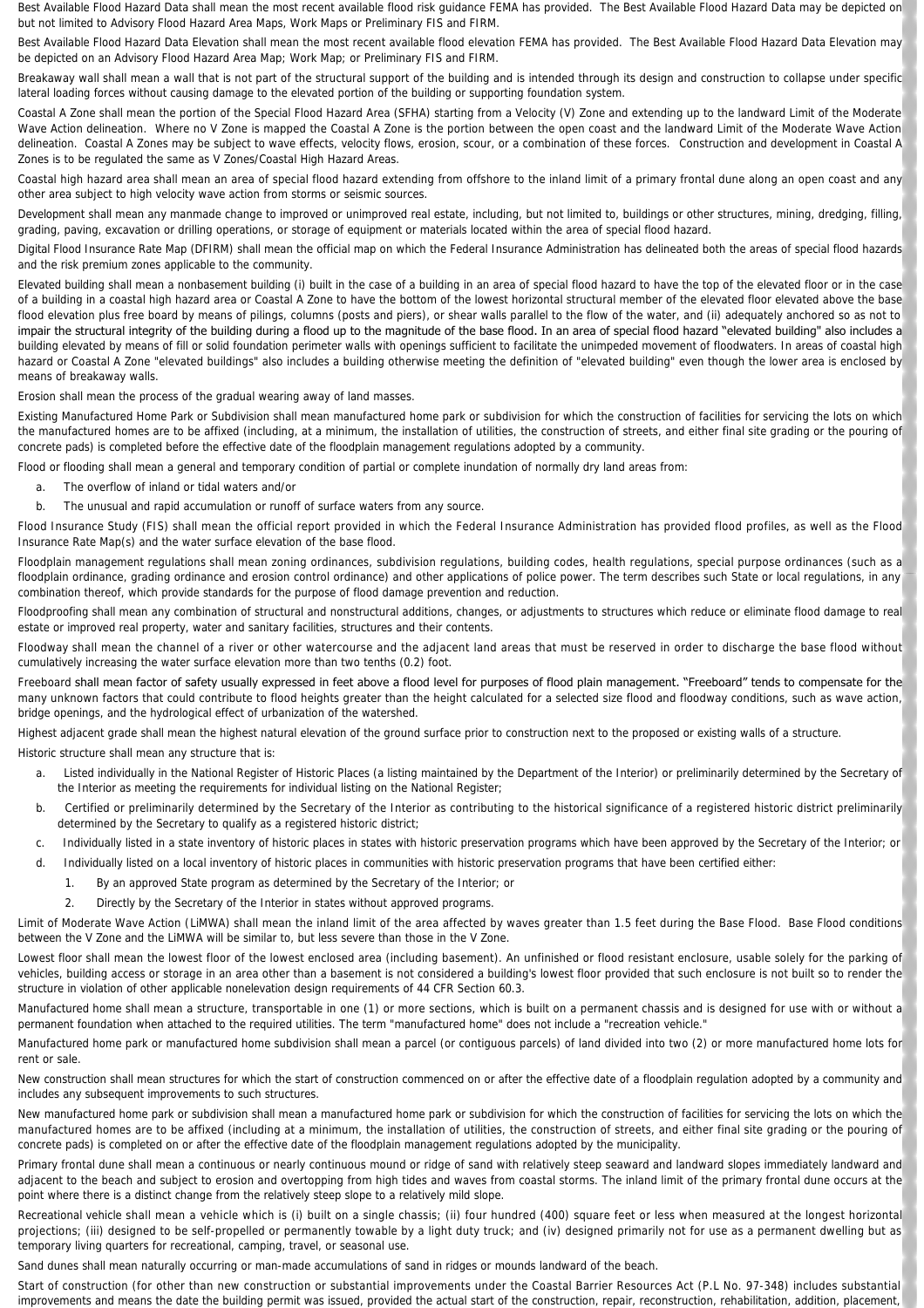or other improvement was within one hundred eighty (180) days of the permit date. The actual start means either the first placement of permanent construction of a structure on a site such as the pouring of a slab of footings, the installation of piles, the construction of columns, or any work beyond the stage of excavation, or the placement of a manufactured home on a foundation. Permanent construction does not include land preparation, such as clearing, grading and filling nor does it include the installation of streets and/or walkways, nor does it include excavation for a basement, footings or piers, or foundations or the erection of temporary forms, nor does it include the installation on the property of accessory buildings, such as garages or sheds not occupied as dwelling units or not part of the main structure. For a substantial improvement, the actual start of construction means the first alteration of any wall, ceiling, floor, or other structural part of a building, whether or not that alteration affects the external dimensions of the building.

*Structure* shall mean a walled and roofed building, a manufactured home, or a gas or liquid storage tank, that is principally above ground.

*Substantial damage* shall mean damage of any origin sustained by a structure whereby the cost of restoring the structure to its condition before damage would equal or exceed fifty (50%) percent of the market value of the structure before the damage occurred.

*Substantial improvement* shall mean any reconstruction, rehabilitation, addition, or other improvement of a structure, the cost of which equals or exceeds fifty (50%) percent of the market value of the structure before the "start of construction" of the improvement. This term includes structures which have incurred "substantial damage, regardless of the actual repair work performed. The term does not, however, include either:

- a. Any project for improvement of a structure to correct existing violations of State or local health, sanitary and safety code specifications which have been identified by the local code enforcement officer and which are the minimum necessary to assure safe living conditions; or
- b. Any alteration of a "historic structure," provided that the alteration will not preclude the structure's continued designation as a "historic structure."

*Variance* shall mean a grant of relief from the requirements of this section which permits construction in a manner that would otherwise be prohibited by this chapter.

*Violation* shall mean the failure of a structure or other development to be fully compliant with this ordinance. A new or substantially improved structure or other development without the elevation certificate, other certifications, or other evidence of compliance required in 44 CFR §60.3(b)(5), (c)(4), (c)(10), (e)(2), (e)(4), or (e)(5) is presumed to be in violation until such time as that documentation is provided.

(Ord. No. 92-34 § 8-9; Ord. No. 10-27; Ord. No. 2017-107)

## **22-6 - 22-9 RESERVED.**

## **22-10 LANDS TO WHICH THIS CHAPTER APPLIES.**

This chapter shall apply to all areas of special flood hazards within the jurisdiction of the Township of Woodbridge, Middlesex County, New Jersey. (Ord. #92-34 § 8-10; Ord. #10-27; Ord. No. 2017-107)

### **22-11 BASIS FOR ESTABLISHING THE AREAS OF SPECIAL FLOOD HAZARD.**

 The areas of special flood hazard for the Township of Woodbridge, Community Number 345331, are identified and defined on the following documents prepared by the Federal Emergency Management Agency:

- a. A scientific and engineering report "Flood Insurance Study, Middlesex County, New Jersey (All Jurisdictions" dated July 6, 2010.
- b. Flood Insurance Rate Map for Middlesex County, New Jersey (All Jurisdictions) as shown on Index and panels 34023C0052F, 34023C0054F, 34023C0054F, 34023C0056F, 34023C0057F, 34023C0058F, 34023C0059F, 34023C0062F, 34023C0064F, 34023C0066F, 34023C0067F, 34023C0068F, 34023C0076F, 34023C0078F, 34023C0086F,34023C0152F, whose effective date is July 6, 2010. The above documents are hereby adopted and declared to be a part of this ordinance. The Flood Insurance Study and maps are on file at 1 Main Street, Woodbridge, New Jersey.
- c. *Best Available Flood Hazard Data.* These documents shall take precedence over effective panels and FIS in construction and development regulations only. Where the effective mapping or Base Flood Elevation conflict or overlap with the Best Available Flood Hazard Data, whichever imposes the more protective design shall prevail.

### (Ord. #92-34 § 8-11; Ord. #10-27; Ord. No. 2017-107)

### **22-12 PENALTIES FOR NONCOMPLIANCE.**

 No structure or land shall hereafter be constructed, relocated to, located, extended, converted, or altered without full compliance with the terms of this chapter and other applicable regulations. Violation of the provisions of this chapter by failure to comply with any of its requirements (including violations of conditions and safeguards established in connection with conditions) shall constitute a misdemeanor. Any person who violates this chapter or fails to comply with any of its requirements shall upon conviction thereof be fined not more than five hundred (\$500.00) dollars or imprisoned for not more than ninety (90) days, or both, for each violation, and in addition shall pay all costs and expenses involved in the case. Nothing herein contained shall prevent the Township of Woodbridge from taking such other lawful action as is necessary to prevent or remedy any violation. (Ord. #92-34 § 8-12; Ord. No. 2017-107)

### **22-13 ABROGATION AND GREATER RESTRICTIONS.**

 This chapter is not intended to repeal, abrogate, or impair any existing easements, covenants, or deed restrictions. However, where this chapter and other ordinance, easement, covenant, or deed restriction conflict or overlap, whichever imposes the more stringent restrictions shall prevail. (Ord. #92-34 § 8-13; Ord. No. 2017-107)

### **22-14 INTERPRETATION.**

In the interpretation and application of this chapter, all provisions shall be:

- a. Considered as minimum requirements;
- b. Liberally construed in favor of the governing body; and
- c. Deemed neither to limit nor repeal any other powers granted under State statutes.

(Ord. #92-34 § 8-14; Ord. No. 2017-107)

### **22-15 WARNING AND DISCLAIMER OF LIABILITY.**

 The degree of flood protection required by this chapter is considered reasonable for regulatory purposes and is based on scientific and engineering considerations. Larger floods can and will occur on rare occasions. Flood heights may be increased by man-made or natural causes. This chapter does not imply that land outside the area of special flood hazards or uses permitted within such areas will be free from flooding or flood damages.

 This chapter shall not create liability on the part of the Township of Woodbridge, any officer or employee thereof or the Federal Insurance Administration, for any flood damages that result from reliance on this chapter or any administrative decision lawfully made thereunder. (Ord. #92-34 § 8-15; Ord. No. 2017-107)

#### **22-16 ESTABLISHMENT OF DEVELOPMENT PERMIT.**

A Development Permit shall be obtained before construction or development begins within any area of special flood hazard established in Section 22-11. Application for a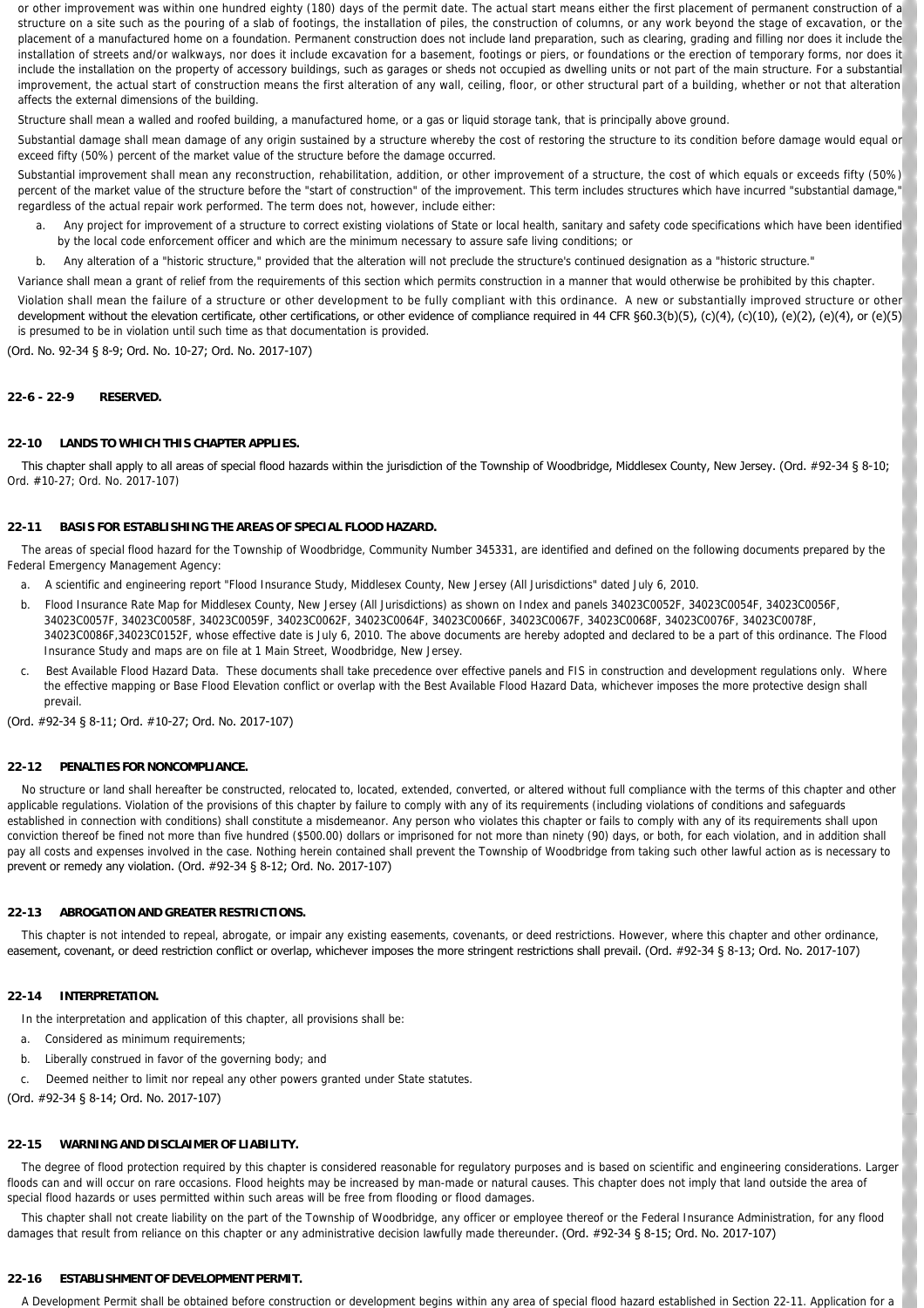Development Permit shall be made on forms furnished by the Code Enforcement Officer and may include, but not be limited to; plans in duplicate drawn to scale showing the nature, location, dimensions, and elevations of the area in question; existing or proposed structures, fill, storage of materials, drainage facilities; and the location of the foregoing

Specifically, the following information is required:

- a. Elevation in relation to mean sea level, of the lowest floor (including basement) of all structures;
- b. Elevation in relation to mean sea level to which any structure has been floodproofed;
- c. Certification by a registered professional engineer or architect that the floodproofing methods for any nonresidential structure meet the floodproofing criteria in Section 22-21b.; and
- d. Description of the extent to which any watercourse will be altered or relocated as a result of proposed development.

(Ord. #92-34 § 8-16; Ord. No. 2017-107)

# **22-17 DESIGNATION OF THE FLOODPLAIN MANAGER.**

 The Municipal Floodplain Manager is hereby appointed to administer and implement this chapter by granting or denying development permit applications in accordance with its provisions. (Ord. #92-34 § 8-17; Ord. No. 2017-107)

# **22-18 DUTIES AND RESPONSIBILITIES OF THE FLOODPLAIN MANAGER.**

Duties of the Floodplain Manager shall include, but not be limited to:

- a. *Permit Review.*
	- 1. Review all development permits to determine that the permit requirements of this chapter have been satisfied.
	- 2. Review all development permits to determine that all necessary permits have been obtained from those Federal, State or local government agencies from which prior approval is required.
	- 3. Review all development permits to determine if the proposed development is located in the floodway, assure that the encroachment provisions of Section 22-22a. are met.
	- 4. Review all development permits in the coastal high hazard area (Coastal A Zones) of the area of special flood hazard to determine if the proposed development alters sand dunes so as to increase potential flood damage.
	- 5. Review plans for walls to be used to enclose space below the base flood level in accordance with Section 22-23b., 4.
- b. *Use of Other Base Flood and Floodway Data.* When base flood elevation and floodway data has not been provided in accordance with Section 22-11, Basis for Establishing the Areas of Special Flood Hazard, the Floodplain Manager shall obtain, review, and reasonably utilize any base flood elevation and floodway data available from a Federal, State or other source, in order to administer subsections 22-21a., Specific Standards, Residential Construction, and 22-21b., Specific Standards, Nonresidential Construction.
- c. *Information to Be Obtained and Maintained.*
	- 1. Obtain and record the actual elevation (in relation to mean sea level) of the lowest floor (including basement) of all new or substantially improved structures, and whether or not the structure contains a basement.
	- 2. For all new or substantially improved floodproofed structures;
		- (a) Verify and record the actual elevation (in relation to mean sea level); and
		- (b) Maintain the floodproofing certifications required in Section 22-16c.
	- 3. In coastal high hazard areas and Coastal A Zones, certification shall be obtained from a registered professional engineer or architect that the provisions of subsections 22-23b., 1. and 22-23b., 2(a) and (b) are met.
- 4. Maintain for public inspection all records pertaining to the provisions of this chapter.
- d. *Alteration of Watercourses.*
	- 1. Notify adjacent communities and the New Jersey Department of Environmental Protection, Dam Safety and Flood Control Section and the Land Use Regulation Program prior to any alteration or relocation of a watercourse, and submit evidence of such notification to the Federal Insurance Administration.
- 2. Require that maintenance is provided within the altered or relocated portion of the watercourse so the flood carrying capacity is not diminished.
- e. *Interpretation of FIRM Boundaries.* Make interpretations where needed as to the exact location of the boundaries of the areas of special flood hazards (for example, where there appears to be a conflict between a mapped boundary and actual field conditions). The person contesting the location of the boundary shall be given a reasonable opportunity to appeal the interpretation as provided in Section 22-19.
- Substantial Damage Review.
- 1. After an event resulting in building damages, assess the damage to structures due to flood and non-flood causes.
- 2. Record and maintain the flood and non-flood damage of substantial damage structures and provide a letter of Substantial Damage Determination to the owner and the New Jersey Department of Environmental Protection, Dam Safety and Flood Control Section.
- 3. Ensure substantial improvements meet the requirements of subsections 22-21a., Specific Standards, Residential Construction, 22-21b., Specific Standards, Nonresidential Construction, and 22-21c., Specific Standards, Manufactured Homes.

### (Ord. #92-34 § 8-18; Ord. #10-27; Ord. No. 2017-107)

### **22-19 VARIANCE PROCEDURE.**

### **22-19.1 Appeal Board.**

- a. The Board of Appeal as established by the Superior Court of New Jersey shall hear and decide appeals and requests for variances from the requirements of this chapter.
- b. The Board of Appeal shall hear and decide appeals when it is alleged there is an error in any requirement, decision, or determination made by the Floodplain Manager in the enforcement or administration of this chapter.
- c. Those aggrieved by the decision of the Board of Appeals, or any taxpayer, may appeal such a decision to a higher court. (Ord. No. 2018-21)
- d. In passing upon such applications, the Board of Appeal shall consider all technical evaluations, all relevant factors, standards specified in other sections of this chapter, and:
- 1. The danger that materials may be swept onto other lands to the injury of others;
- 2. The danger to life and property due to flooding or erosion damage;
- 3. The susceptibility of the proposed facility and its contents to flood damage and the effect of such damage on the individual owner;
- 4. The importance of the services provided by the proposed facility to the community;
- 5. The necessity to the facility of a waterfront location, where applicable;
- 6. The availability of alternative locations for the proposed use which are not subject to flooding or erosion damage;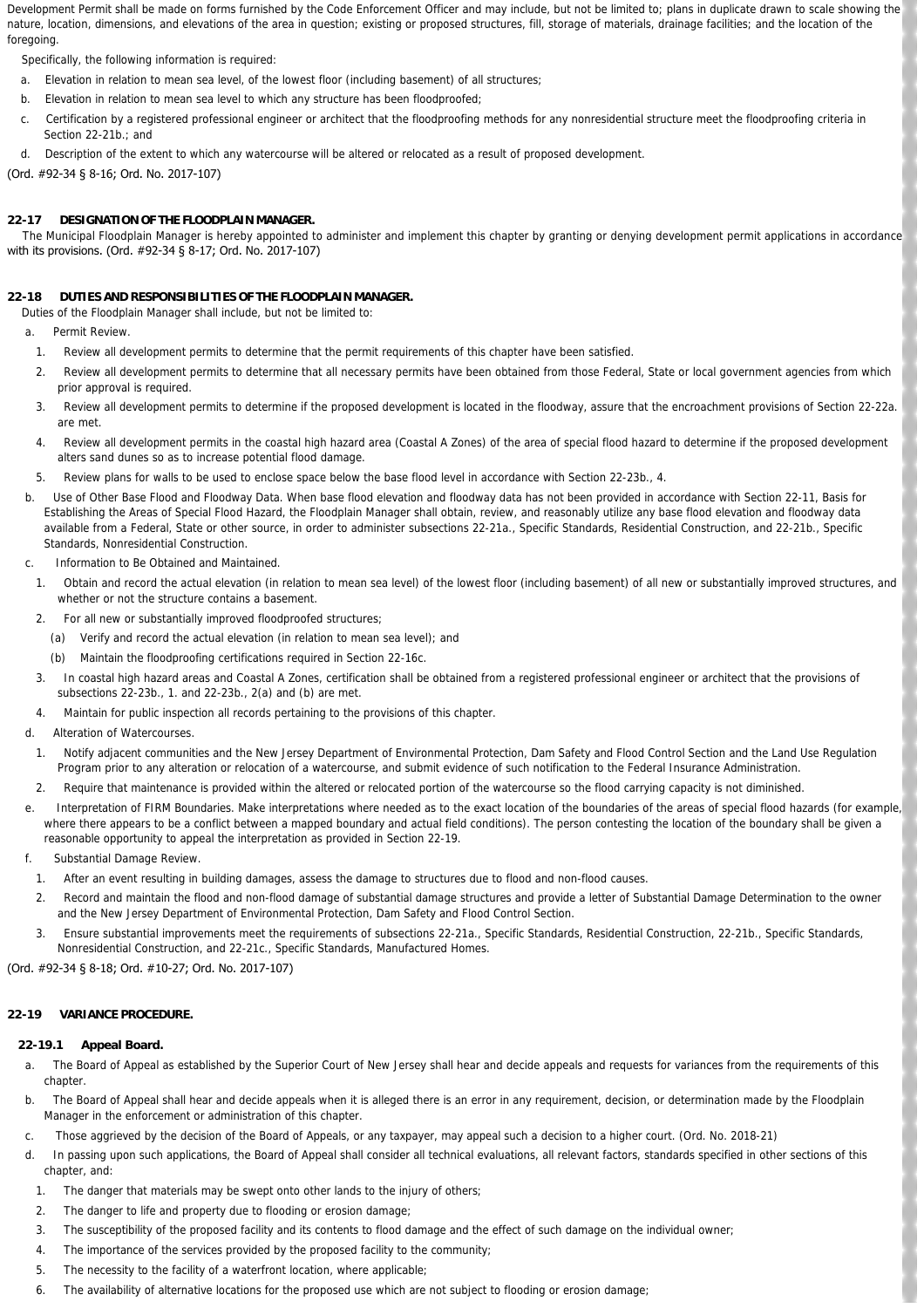- 7. The compatibility of the proposed use with existing and anticipated development;
- 8. The relationship of the proposed use to the comprehensive plan and flood plain management program of that area;
- 9. The safety of access to the property in times of flood for ordinary and emergency vehicles;
- 10. The expected heights, velocity, duration, rate of rise, and sediment transport of the flood waters and the effects of wave action, if applicable, expected at the site; and,
- 11. The costs of providing governmental services during and after flood conditions, including maintenance and repair of public utilities and facilities such as sewer, gas, electrical, and water systems, and streets and bridges.
- e. Upon consideration of the factors of subsection 22-19.1d. and the purposes of this chapter, the Board of Appeal may attach such conditions to the granting of variances as it deems necessary to further the purposes of this chapter.
- f. The Floodplain Manager shall maintain the records of all appeal actions, including technical information, and report any variances to the Federal Insurance Administration upon request.

(Ord. #92-34 § 8-19[a]; Ord. No. 2017-107; Ord. No. 2018-21)

#### **22-19.2 Conditions for Variances.**

- a. Generally, variances may be issued for new construction and substantial improvements to be erected on a lot of one-half (1/2) acre or less in size contiguous to and surrounded by lots with existing structures constructed below the base flood level, providing items (1-11) in subsection 22-19.1d have been fully considered. As the lot size increases beyond the one-half (1/2) acre, the technical justification required for issuing the variance increases.
- b. Variances may be issued for the repair or rehabilitation of historic structures upon a determination that the proposed repair or rehabilitation will not preclude the structure's continued designation as a historic structure and the variance is the minimum necessary to preserve the historic character and design of the structure.
- c. Variances shall not be issued within any designated floodway if any increase in flood levels during the base discharge would result.
- d. Variances shall only be issued upon a determination that the variance is the minimum necessary, considering the flood hazard, to afford relief.
- e. Variances shall only be issued upon:
	- 1. A showing of good and sufficient cause;
	- 2. A determination that failure to grant the variance would result in exceptional hardship to the applicant; and
	- 3. A determination that the granting of a variance will not result in increased flood heights, additional threats to public safety, extraordinary public expense, create nuisances, cause fraud on or victimization of the public as identified in subsection 22-19.1d., or conflict with existing local laws or ordinances.
- Any applicant to whom a variance is granted shall be given written notice that the structure will be permitted to be built with a lowest floor elevation below the base flood elevation and that the cost of flood insurance will be commensurate with the increased risk resulting from the reduced lowest floor elevation.

(Ord. #92-34 § 8-19[b]; Ord. #10-27; Ord. No. 2017-107)

#### **22-20 PROVISIONS FOR FLOOD HAZARD REDUCTION.**

#### **22-20.1 General Standards.**

In all areas of special flood hazards compliance with the applicable requirements of the Uniform Construction Code (N.J.A.C. 5:23) and the following standards, whichever is more restrictive, is required: (Ord. #92-34 § 8-20; Ord. No. 2017-107)

#### **22-20.2 Anchoring.**

- a. All new construction and substantial improvements shall be anchored to prevent flotation, collapse, or lateral movement of the structure.
- b. All manufactured homes shall be anchored to resist flotation, collapse or lateral movement. Methods of anchoring may include, but are not to be limited to, use of over-the-top or frame ties to ground anchors. This requirement is in addition to applicable State and local anchoring requirements for resisting wind forces.

### (Ord. #92-34 § 8-20 [a]; Ord. #10-27; Ord. No. 2017-107)

#### **22-20.3 Construction Materials and Methods.**

- a. All new construction and substantial improvements shall be constructed with materials and utility equipment resistant to flood damage.
- b. All new construction and substantial improvements shall be constructed using methods and practices that minimize flood damage.

(Ord. #92-34 § 8-20[b]; Ord. No. 2017-107)

#### **22-20.4 Utilities.**

- a. All new and replacement water supply systems shall be designed to minimize or eliminate infiltration of flood waters into the system:
- b. New and replacement sanitary sewage systems shall be designed to minimize or eliminate infiltration of flood waters into the systems and discharge from the systems into flood waters
- c. On-site waste disposal systems shall be located to avoid impairment to them or contamination from them during flooding; and
- d. For all new construction and substantial improvements of electrical, heating, ventilation, plumbing and air-conditioning equipment and other service facilities shall be designed and/or located so as to prevent water from entering or accumulating within the components during conditions of flooding.
- e. All newly installed generators, heating, ventilation, and air conditioning systems, of which are not an in-kind replacement, must be elevated at or above the base flood elevation (published FIS/FIRM) or the best available flood hazard data elevation, whichever is more restrictive, plus one foot; and contingent upon the Flood Design Class of the structure, as defined by ASCE/SEI 24-14, a greater level of protection (elevated more than one (1) foot above the most protective base flood elevation) shall be required. (Ord. No. 2018-21)

# (Ord. #92-34 § 8-20[c]; Ord. No. 2017-107; Ord. No. 2018-21)

# **22-20.5 Subdivision Proposals.**

- a. All subdivision proposals and other proposed new development shall be consistent with the need to minimize flood damage;
- b. All subdivision proposals and other proposed new development shall have public utilities and facilities such as sewer, gas, electrical, and water systems located and constructed to minimize flood damage;
- c. All subdivision proposals and other proposed new development shall have adequate drainage provided to reduce exposure to flood damage; and
- d. Base flood elevation data shall be provided for subdivision proposals and other proposed new development which contain at least fifty (50) lots or five (5) acres (whichever is less).

(Ord. #92-34 § 20[d]; Ord. No. 2017-107)

# **22-20.6 Enclosure Openings.**

For all new construction and substantial improvements having fully enclosed areas below the lowest floor that are usable solely for parking of vehicles, building access or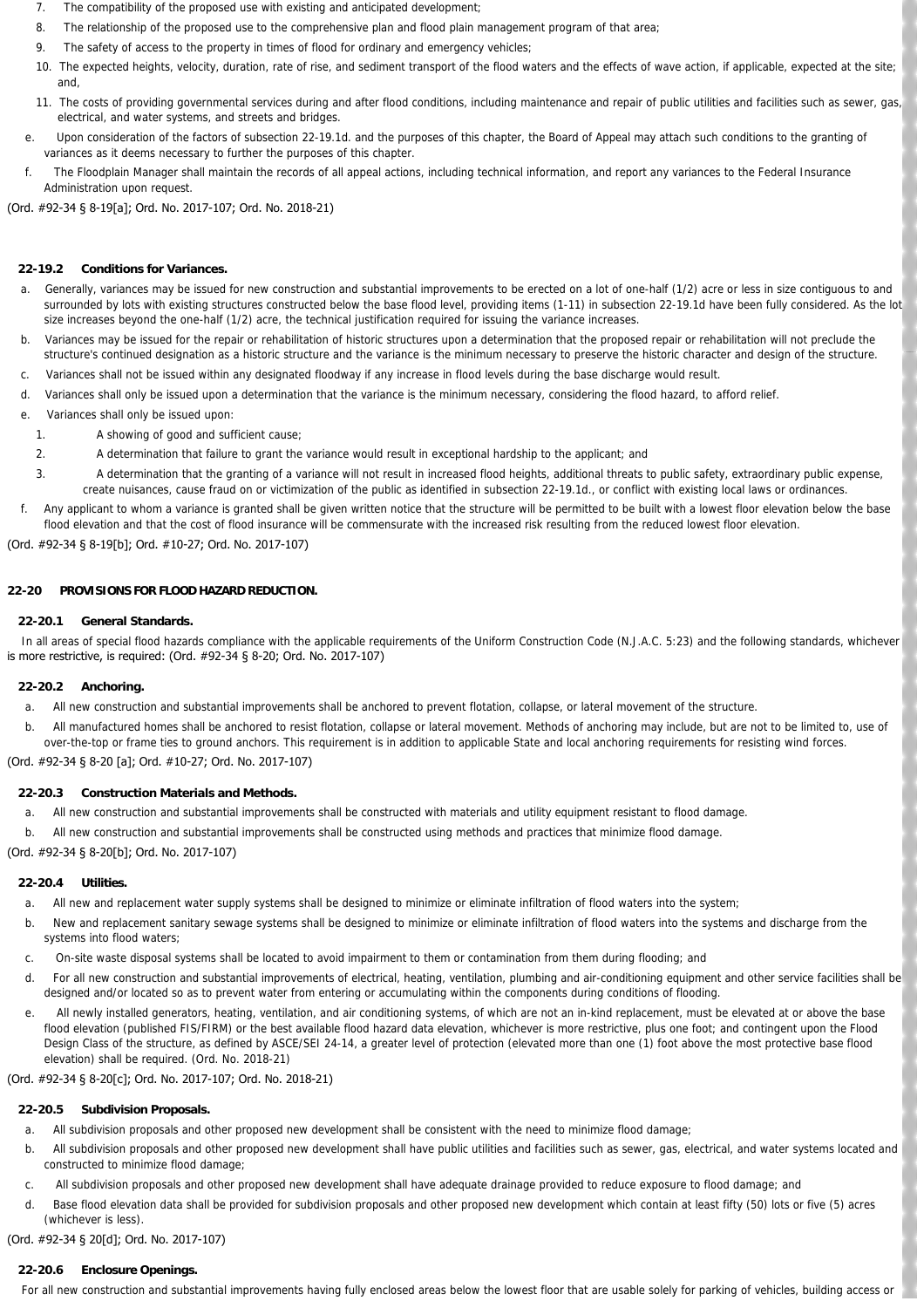storage in an area other than a basement and which are subject to flooding shall be designed to automatically equalize hydrostatic flood forces on exterior walls by allowing for the entry and exit of floodwaters. Designs for meeting this requirement must either be certified by a registered professional engineer or architect or must meet or exceed the following minimum criteria: A minimum of two (2) openings in at least two (2) exterior walls of each enclosed area, having a total net area of not less than one (1) square inch for every square foot of enclosed area subject to flooding shall be provided. The bottom of all openings shall be no higher than one (1) foot above grade. Openings may be equipped with screens, louvers, or other covering devices provided that they permit the automatic entry and exit of floodwaters. (Ord. #82-34 § 8-20[e]; Ord. #10-27; Ord. No. 2017-107)

### **22-20.7 Enclosure Limits.**

### a. *Crawlspaces (Under-Floor-Spaces).*

In A, AO, AH or AE Zones, crawlspace heights will be measured from the interior grade (top of footing) of the enclosure (crawlspace) to the bottom of the first floor joist. Crawlspace heights in these zones should not exceed four (4) feet at any point, and the enclosed area should not be improved or modified into livable space. Newly constructed below-grade crawlspaces are prohibited. In V zones or coastal A zones, crawlspace heights will be measured from the interior grade of the enclosure to the bottom of the lowest horizontal structural member. (Ord. No. 2018-21)

b. *Full-Height Crawlspaces.*

 If the crawlspace height in any zone exceeds four (4) feet at any point, then the property owner must sign a non-conversion agreement not to improve the enclosed area in any way that would make it more susceptible to flood damage. Under this agreement, the Township will have the right to inspect periodically the interior of the enclosure. The non-conversion agreement will be filed with the property deed.

(Ord. No. 2017-107; Ord. No. 2018-21)

### **22-21 SPECIFIC STANDARDS.**

 In all areas of special flood hazards where base flood elevation data have been provided, as set forth in Section 22-11, Basis for Establishing the Areas of Special Flood Hazard, or in Section 22-18b, Use of Other Base Flood Data, the following standards are required:

a. *Residential Construction for Coastal A Zone and V Zone Construction* (see Section 22-23 Coastal High Hazard Area and Coastal A Zone).

- 1. New construction and substantial improvement of any residential structure located within an A or AE zone shall have the lowest floor (including the basement, together with the attendant utilities and sanitary facilities) elevated at or above the base flood elevation (published FIS/FIRM) or the best available flood hazard data elevation, whichever is more restrictive, plus one foot and contingent upon the Flood Design Class of the structure, as defined by ASCE/SEI 24-14, a greater level of protection (elevated more than one (1) foot above the most protective base flood elevation) shall be required. (Ord. No. 2018-21)
- 2. Within any AO Zone or AH Zone of the published FIS/FIRM or the best available flood hazard data elevation, whichever is more restrictive, all new construction or substantial improvement of any residential structure shall have the lowest floor (including the basement, together with the attendant utilities and sanitary facilities) elevated at or above the highest of the following levels: (a) the depth number plus one (1) foot above the highest adjacent grade, if a depth number is specified; (b) the grade plus three (3) feet, if no depth number is specified; or (c) the published FIS/FIRM or the best available flood hazard data elevation, whichever is more restrictive, plus one foot. Also, adequate drainage paths must be provided, around structures on slopes, to guide floodwaters around and away from proposed structures. (Ord. No. 2018-21)
- b. *Nonresidential Construction for Coastal A Zone and V Zone Construction* (see Section 22-23 Coastal High Hazard Area and Coastal A Zone).
- 1. Either:
	- (a) In an area of special flood hazard, all new construction, or substantial improvement of any commercial, industrial or other nonresidential structure located in an A or AE Zone (for Coastal A Zone and V Zone construction see Section 20-23 (Coastal High Hazard Area and Coastal A Zone), shall have the lowest floor (including the basement, together with the attendant utilities and sanitary facilities) elevated at or above the base flood elevation (published FIS/FIRM) or the best available flood hazard data elevation, whichever is more restrictive, plus one foot and contingent upon the Flood Design Class of the structure, as defined by ASCE/SEI 24-14, a greater level of protection (elevated more than one (1) foot above the most protective base flood elevation) shall be required; and (Ord. No. 2018-21)
	- (b) In addition, within any AO or AH Zone of the published FIS/FIRM or the best available flood hazard data elevation, whichever is more restrictive, all new construction, or substantial improvement of any commercial, industrial or other nonresidential structure, shall have the lowest floor (including the basement) elevated at or above the highest of the following levels: (a) the depth number plus one (1) foot above the highest adjacent grade, if a depth number is specified; (b) the grade plus three (3) feet, if no depth number is specified; or (c) at or above the best available flood hazard data elevation plus one foot, whichever is more restrictive. Also, adequate drainage paths must be provided around structures on slopes to guide floodwaters around and away from proposed structures; (Ord. No. 2018-21)
- 2. Or:
	- (a) Be flood proofed so that below the base flood level plus one foot, or the best available flood hazard data elevation plus one foot, (whichever is more restrictive), the structure is watertight with walls substantially impermeable to the passage of water; and contingent upon the Flood Design Class of the structure, as defined by ASCE/SEI 24-14, a greater level of protection (elevated more than one (1) foot above the most protective base flood elevation) shall be required. (Ord. No. 2018-21)
	- (b) Have structural components capable of resisting hydrostatic and hydro-dynamic loads and effects of buoyancy; and
	- (c) Be certified by a registered professional engineer or architect that the design and methods of construction are in accordance with accepted standards of practice for meeting the applicable provisions of this subsection. Such certification shall be provided to the official as set forth in Section 22-16. (Ord. No. 2018- 21)
- c. *Manufactured Homes.*
	- 1. Manufactured homes shall be anchored in accordance with Section 22-20a., 2.
	- 2. All manufactured homes to be placed or substantially improved within an area of special flood hazard shall:
		- (a) Be consistent with the need to minimize flood damage,
		- (b) Be constructed to minimize flood damage,
		- (c) Have adequate drainage provided to reduce exposure to flood damage; and,
		- (d) Be elevated on a permanent foundation such that the top of the lowest floor is at or above the base flood elevation (published FIS/FIRM) plus three (3) feet or the best available flood hazard data elevation, plus three (3) feet or as required by ASCE/SEI 24-14, Table 2-1, whichever is more restrictive.
		- (e) The manufactured home chassis is supported by reinforced piers or other foundation elements of at least equivalent strength that are no less than thirty-six (36) inches in height above grade and be securely anchored to an adequately anchored foundation system to resist floatation, collapse, and lateral movement.
	- 3. In A1-30, AH, and AE Zones, all recreational vehicles to be placed on a site must:
		- (a) Be elevated and anchored; or
		- (b) Be on the site for less than 180 consecutive days; or
		- (c) Be fully licensed and highway ready.

### (Ord. #92-34 § 8-21; Ord. #10-27; Ord. No. 2017-107; Ord. No. 2018-21)

# **22-22 FLOODWAYS.**

Located within areas of special flood hazard established in Section 22-11 are areas designated as floodways. Since the floodway is an extremely hazardous area due to